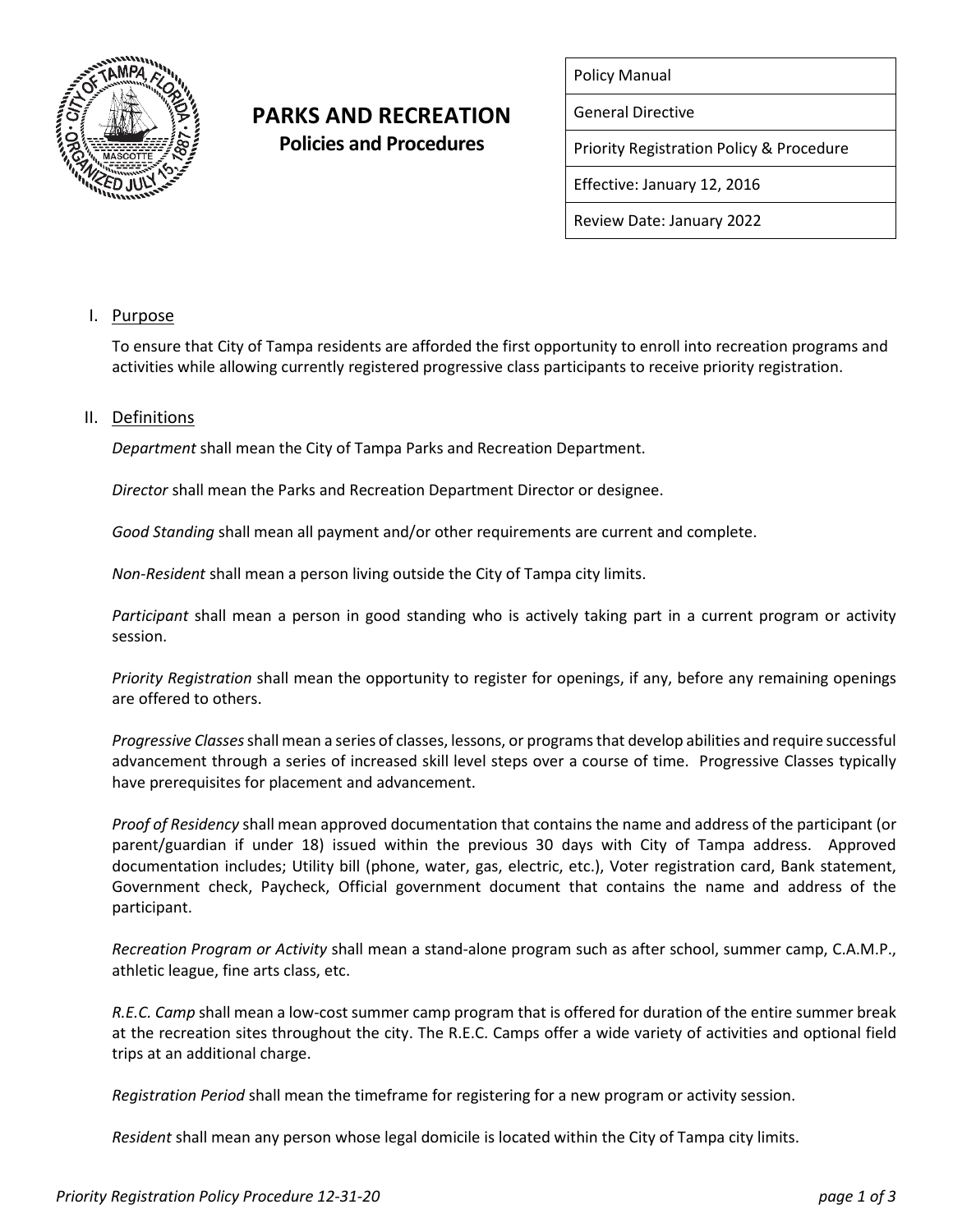*Specialty Camp* shall mean a summer camp that is typically offered in one-week sessions for a specific age group and focus on a special interest. Specialty camps may include Aquatics camps, Art Camps, Nature Camps, Sports Camps, etc. The cost of Specialty camps vary.

*Waiting List* shall mean a listing of potential participants who express interest in registering for a specific program, activity or class.

#### III. Policy

There will be two registration periods throughout the year for Summer and After School programs. All other programs will have continuous enrollment until full or complete, whichever comes first.

Summer programs will be divided into four phases. After School program will be divided into three phases.

Participants currently enrolled in a Recreation Program or Activity or a Progressive Class will receive Priority Registration during the first week of each new registration period.

Residents not currently enrolled in a Recreation Program or Activity will receive Priority Registration during the second week of each new registration period for any remaining openings.

Non-residents may register beginning the third week of the new registration period for any remaining openings.

Interest Lists may only be kept for Progressive Classes. Placement outside of the registration periods may be offered on a first come first serve basis to participants from the interest list who meets program prerequisites/requirements.

Prerequisites must be met for all progressive class placements.

At times, due to extenuating circumstances, such as COVID-19, the length of the various phases of registration may need to change. Although the department wants to provide one week for registration, the timeliness of registration periods to the program beginning requires flexibility while still allowing the public sufficient notice and opportunity.

Additionally, the department reserves the right to restrict the length and categories of individuals (resident, non-resident) allowed to register for programs.

#### IV. Procedure

Residents must provide proof of residency to receive priority registration.

**Registration for Summer** recreation programs and activities will be held in three phases.

**Phase One:** After School participant priority registration for R.E.C. Camps. Any participants enrolled in the current after school program will be granted one week of priority registration. Registration will be open to residents and non-residents online and in-person only. Enrollment is on the first come first serve basis until full.

Registration for R.E.C. Camp will not be location specific. For example, if a participant attends the after-school program at Wellswood Center, they do not have to register for R.E.C. Camp at Wellswood to participate in Phase One.

**Phase Two:** Registration allowed online and in-person. Residents will receive priority registration on a first come first serve basis during the second registration phase for any remaining openings. The first day of registration will